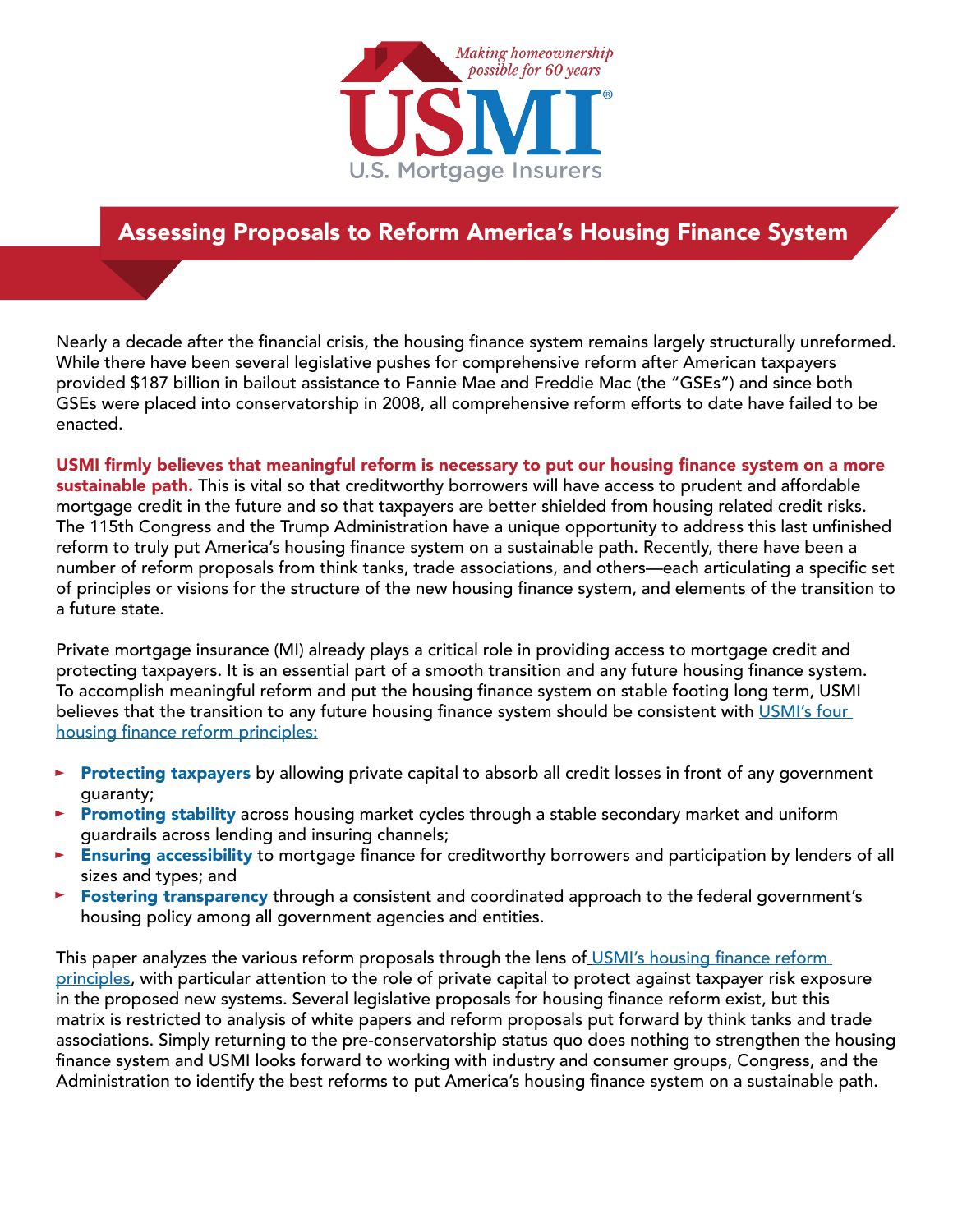GSEs would exit conservatorship and be reconstituted as mutual-owned by the seller-servicers and would have two primary business functions: (1) provide credit enhancement by syndicating mortgage credit risk through a variety of credit risk transfer (CRT) structures; and (2) maintain a cash window for small and midsized lenders.

Proposal would open Ginnie Mae's Charter to allow for private sector credit enhancement from entities licensed and regulated by the Federal Housing Finance Agency (FHFA), including private mortgage insurers, Federal Home Loan Banks, lender recourse, and the reconstituted Fannie Mae and Freddie Mac mutuals. Lenders would also have the opportunity to create a new "small lender only" mutual.

Approximately 8% of private capital would stand in front of the Ginnie Mae backstop/government guaranty:

· Investors' private capital would cover first 4% of losses;

- · Mutual owners would cover the next 2% of losses; and
- · The MIF, funded by a 5-10 bps fee collected from all approved secondary market credit enhancers, would cover the next 1-2% of losses.

# Analysis

### Alignment with USMI Reform Principles:

#### Protect Taxpayers:

· Requires more private capital to stand in front of government/taxpayers.

### Promote Stability:

· Utilizes Ginnie Mae's existing infrastructure and systems, which leverages an existing infrastructure and increases competition.

### Recommendations:

### Protect Taxpayers:

- · Should include an explicit requirement for high LTV conventional mortgages to have loan-level credit protection, such as private MI, to reduce taxpayers' amount of risk exposure.
- · To avoid fleeting capital that will leave the system during times of stress or low yield, it is critical to have sources of private capital that can participate in both good and bad housing cycles.

## Promote Stability:

- · GSEs' dominance and issues associated with retaining control of data and systems can be resolved by transitioning their proprietary data and underwriting systems to be used by all market participants.
- · First loss coverage should be provided to loans with the government guaranty by loan-level entity based credit enhancement.
- · Reform should provide for sufficient time and flexibility to ensure a stable transition to the new housing finance system.
- · One way to work around issues associated with the mutual operating cash windows is to open Federal Home Loan Bank membership to independent mortgage banks (non-depositories).
- · To ensure that the GSEs in their new form (credit risk management companies structured as utilities) don't disadvantage private capital, there should be a greater distinction between issuers and guarantors.

## Ensure Accessibility:

- · Pricing should not permit discounts based on volume, market share, or type of originator.
- · GSEs' market advantages (proprietary data, systems technology, etc.) should be made available (through a utility or other platform) to all market participants.

### Foster Transparency:

· Credit risk should be transparently priced to reflect losses and fully account for the risk-reducing benefits of credit enhancement.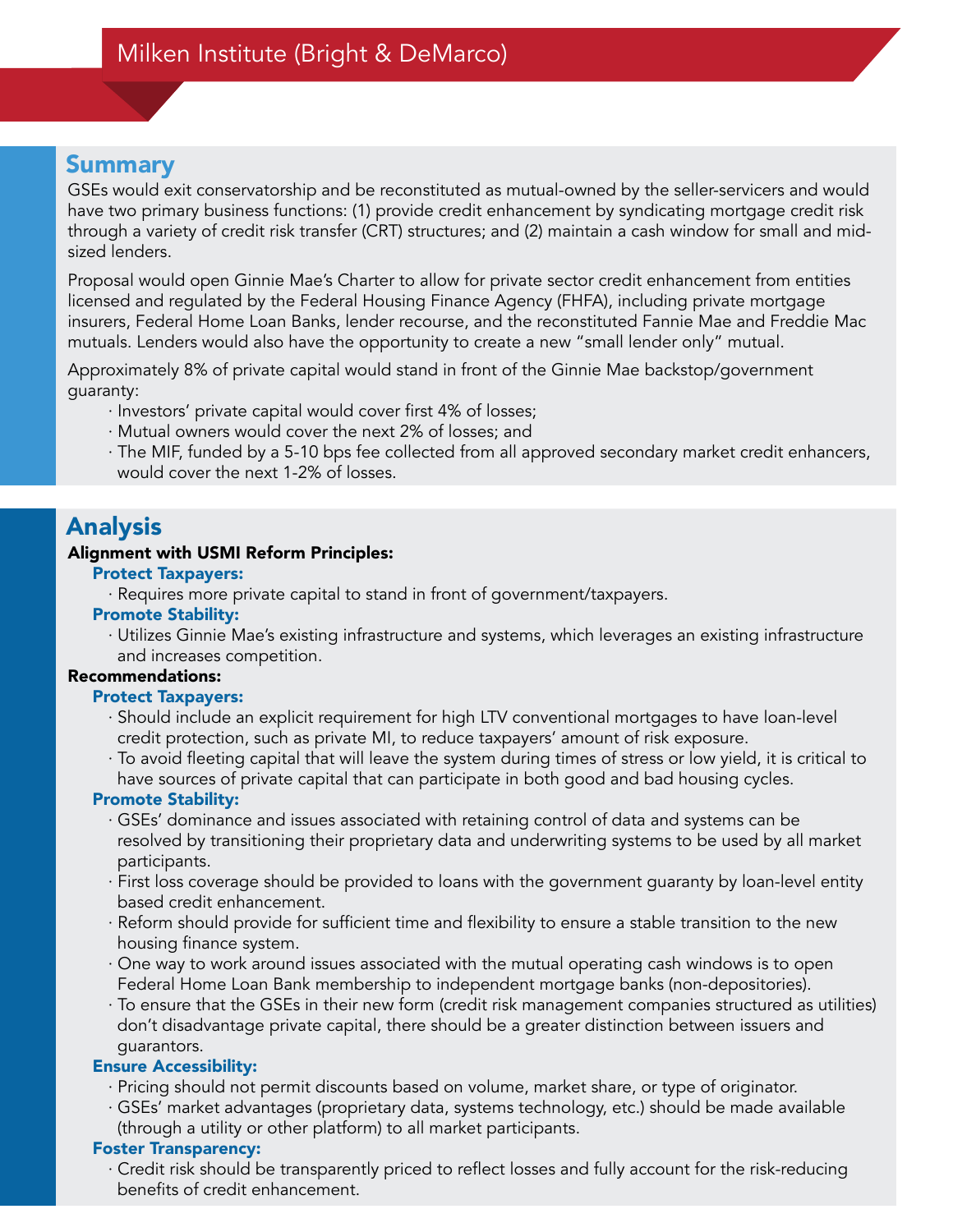The GSEs would be reformed and repurposed as utility guarantors which, along with new entrants authorized by the FHFA, would issue mortgage-backed securities (MBS) that carry an explicit government guaranty. The federal guaranty would be funded by insurance premiums paid by chartered guarantors that would go into a dedicated, actuarially sound Mortgage Insurance Fund (MIF).

Bright line between primary and secondary mortgage markets established, thereby restricting guarantors' allowable activities to the secondary market to facilitate competition and guard against system risk concentration.

Envisions a statutory framework with guardrails to protect taxpayers, preserve elements of the current system that work well, and align incentives across the primary and secondary markets.

The Common Securitization Platform (CSP) would be made an independent, government-owned corporation and be made available to new guarantors once chartered. CSP would own all GSE historical single-family data that would be available to market participants for analysis for an administrative fee.

# Analysis

### Alignment with USMI Reform Principles:

- Protect Taxpayers:
- · Recognizes the benefit of private mortgage insurance and the value of loan-level credit enhancement.

### Promote Stability

- · Explicit guaranty applies only to the MBS and not the entities issuing or guarantying the securities.
- · Proposal calls for a bright line between the primary and secondary mortgage markets.

## Recommendations:

## Protect Taxpayers:

- · Loan-level credit enhancement should be the primary method for private capital to minimize first loss taxpayer risk. High LTV conventional mortgages should have loan-level credit protection, such as private MI, to reduce taxpayers' amount of risk exposure.
- · Important to have several tiers of well capitalized sources of private capital in the housing finance system that are available during all housing market cycles.
- · The government's guaranty on MBS should be remote and behind several sources of private capital.
- · The proposal should identify qualifiers for the deeper level of government support that is proposed in the event of a systemic crisis.

## Promote Stability:

· More specificity needed to better define primary and secondary mortgage markets. Providing loanlevel credit enhancement should be an exclusively primary market function.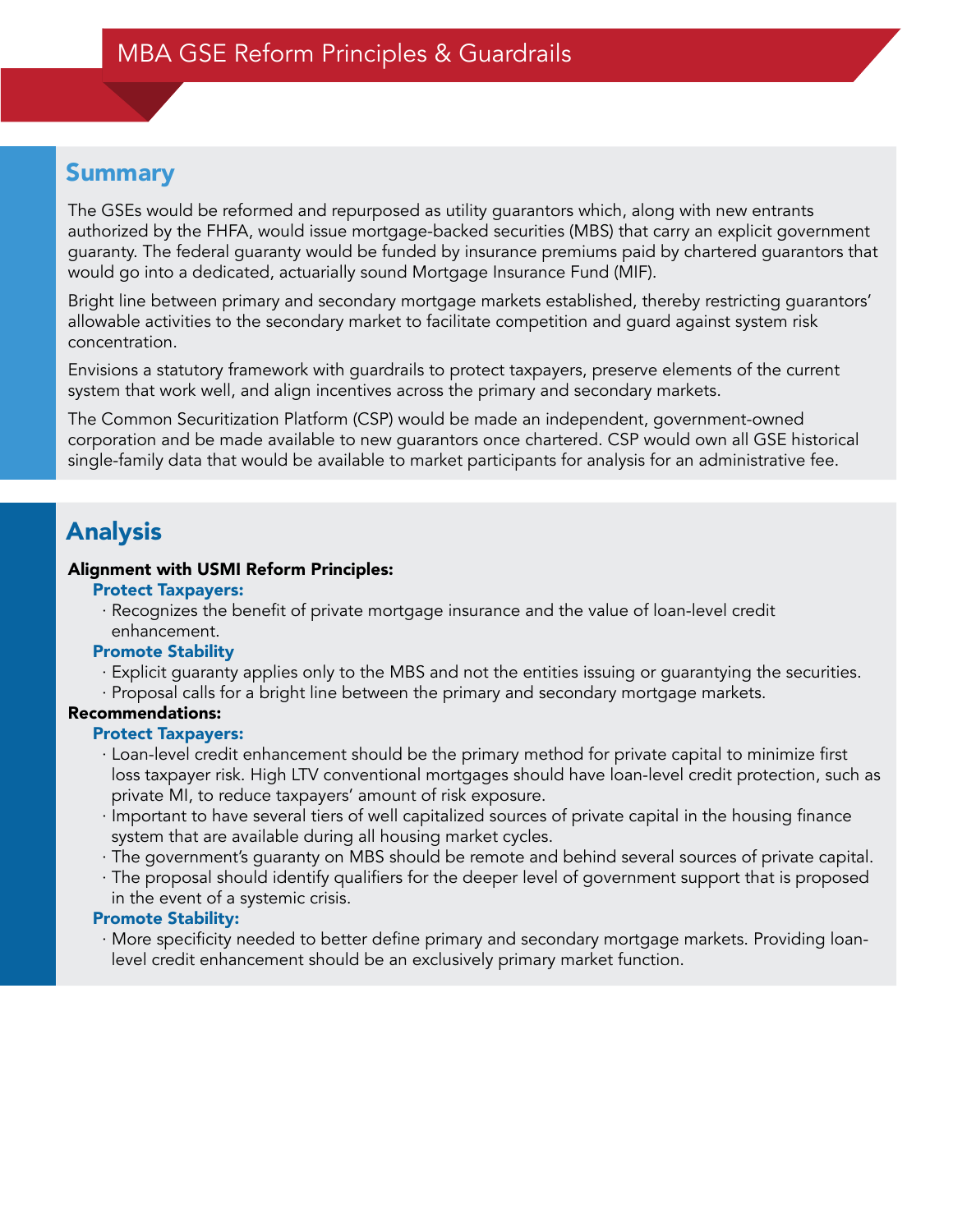GSEs' operational assets would be transferred to a new structure, the "National Mortgage Reinsurance Corporation" (NMRC), that would issue MBS which would have an explicit government guaranty for catastrophic risk. NMRC would collect a guarantee fee, 10 bps of which would fund the Mortgage Insurance Fund (MIF).

Private capital would compete to take all non-catastrophic credit risk, protecting taxpayers up to 8.5% of losses. Proposal includes five layers of private capital:

- 1. Homeowners' equity;
- 2. Loan-level credit enhancement for borrowers with less than 20%;
- 3. Risk transfers using a broad mix of entity- and transaction-based capital, front- and back-end execution, and at the loan and pool level;
- 4. Capital from fixed-rate dividend securities; and
- 5. MIF.

To be eligible for inclusion in MBS, mortgages would need to meet the Qualified Mortgage (QM) standard and borrowers with less than 20% down would be required to have a form of loan-level credit enhancement.

# Analysis

# Alignment with USMI Reform Principles:

# Protect Taxpayers:

· Recognizes the benefit of loan-level credit enhancement.

# Promote Stability:

· Proposes a merger of efficiencies by consolidating the two GSEs into one entity and creates the opportunity for further streamlining.

# Recommendations:

# Protect Taxpayers:

- · First loss coverage should be provided to loans with the government guaranty by loan-level entitybased credit enhancement.
- · There should be comparable and equivalent standards for credit enhancers, including increasing the areas of regulatory oversight, capital, reserves, and leverage and liquidity requirements.

# Promote Stability:

· Sources of private capital should be well capitalized and available throughout all housing market cycles. This can reduce the likelihood of mortgage rates becoming pro-cyclical due to investors entering and exiting the market based on yield and risk appetite.